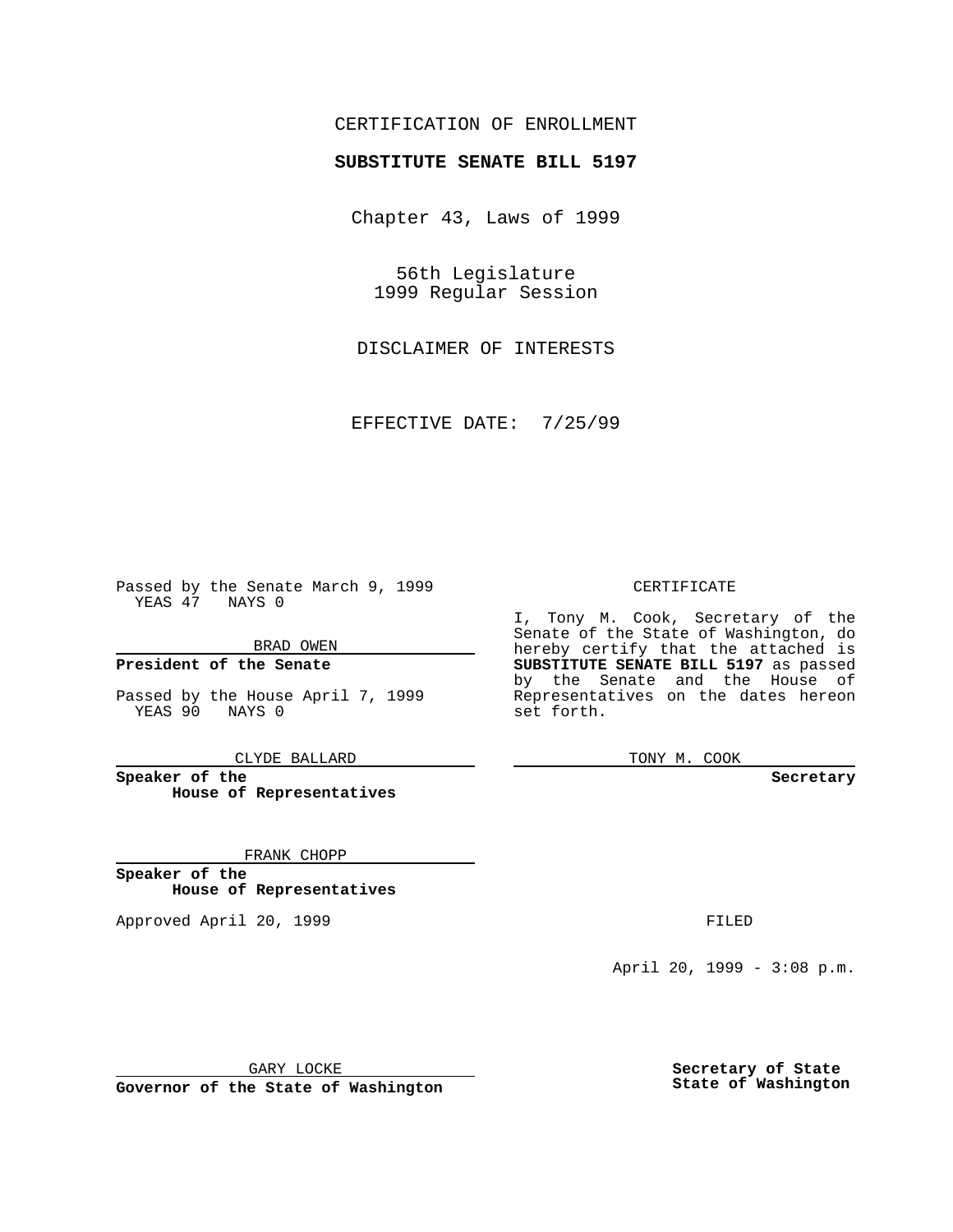## **SUBSTITUTE SENATE BILL 5197** \_\_\_\_\_\_\_\_\_\_\_\_\_\_\_\_\_\_\_\_\_\_\_\_\_\_\_\_\_\_\_\_\_\_\_\_\_\_\_\_\_\_\_\_\_\_\_

\_\_\_\_\_\_\_\_\_\_\_\_\_\_\_\_\_\_\_\_\_\_\_\_\_\_\_\_\_\_\_\_\_\_\_\_\_\_\_\_\_\_\_\_\_\_\_

Passed Legislature - 1999 Regular Session

#### **State of Washington 56th Legislature 1999 Regular Session**

**By** Senate Committee on Judiciary (originally sponsored by Senators Johnson and Kline)

Read first time 02/25/1999.

1 AN ACT Relating to disclaimer of interests; amending RCW 11.86.041; 2 and creating a new section.

3 BE IT ENACTED BY THE LEGISLATURE OF THE STATE OF WASHINGTON:

4 **Sec. 1.** RCW 11.86.041 and 1997 c 252 s 73 are each amended to read 5 as follows:

 (1) Unless the instrument creating an interest directs to the contrary, the interest disclaimed shall pass as if the beneficiary had died immediately prior to the date of the transfer of the interest. The disclaimer shall relate back to this date for all purposes.

10 (2) ((Unless the beneficiary is the surviving spouse of a deceased 11 creator of the interest, the beneficiary shall also be deemed to have 12 disclaimed all interests in the property, including all beneficial 13 interests in any trust into which the disclaimed property may pass. 14 This subsection applies unless the disclaimer specifically refers to 15 this subsection and states to the contrary.)) Unless the beneficiary 16 provides otherwise in the disclaimer, in addition to the interests 17 disclaimed, the beneficiary shall also be deemed to have disclaimed the 18 minimum of all interests in the disclaimed property necessary to make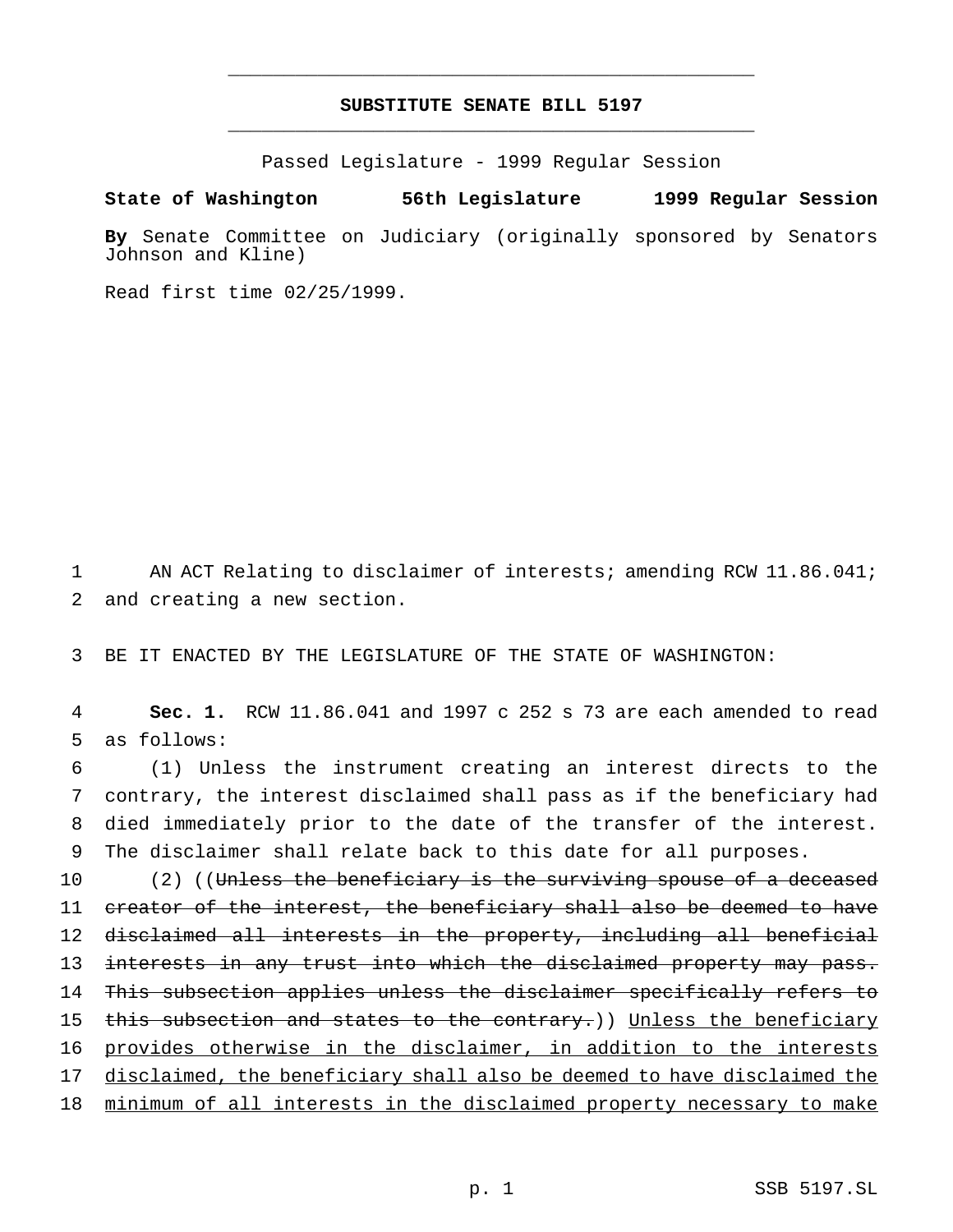the disclaimer a qualified disclaimer for purposes of section 2518 of

the Internal Revenue Code.

 (3) Any future interest taking effect in possession or enjoyment after termination of the interest disclaimed takes effect as if the beneficiary had died prior to the date of the beneficiary's final ascertainment as a beneficiary and the indefeasible vesting of the interest.

 (4) The disclaimer is binding upon the beneficiary and all persons claiming through or under the beneficiary.

 (5) Unless the instrument creating the interest directs to the contrary, a beneficiary whose interest in a devise or bequest under a will has been disclaimed shall be deemed to have died for purposes of RCW 11.12.110.

14 (6) ((In the case of a disclaimer that results in property passing 15 to a trust over which the disclaimant has any power to direct the beneficial enjoyment of the disclaimed property, the disclaimant shall also be deemed to have disclaimed any power to direct the beneficial enjoyment of the disclaimed property, unless the power is limited by an 19 ascertainable standard for the health, education, support, or maintenance of any person as described in section 2041 or 2514 of the Internal Revenue Code and the applicable regulations adopted under those sections. This subsection applies unless the disclaimer 23 specifically refers to this subsection and states to the contrary. 24 This subsection shall not be deemed to otherwise prevent such a disclaimant from acting as trustee or executor over disclaimed 26 property.)) In the case of a disclaimer of property over which the 27 disclaimant has any power to direct the beneficial enjoyment of the disclaimed property, the disclaimant shall also be deemed to have disclaimed any power to direct the beneficial enjoyment of the disclaimed property, unless the power is limited by an ascertainable 31 standard relating to the health, education, support, or maintenance of any person as described in section 2041 or 2514 of the Internal Revenue 33 Code and applicable regulations adopted under those sections. This subsection applies unless the disclaimer specifically provides otherwise. This subsection shall not be deemed to otherwise prevent such a disclaimant from acting as trustee or personal representative 37 over disclaimed property.

SSB 5197.SL p. 2